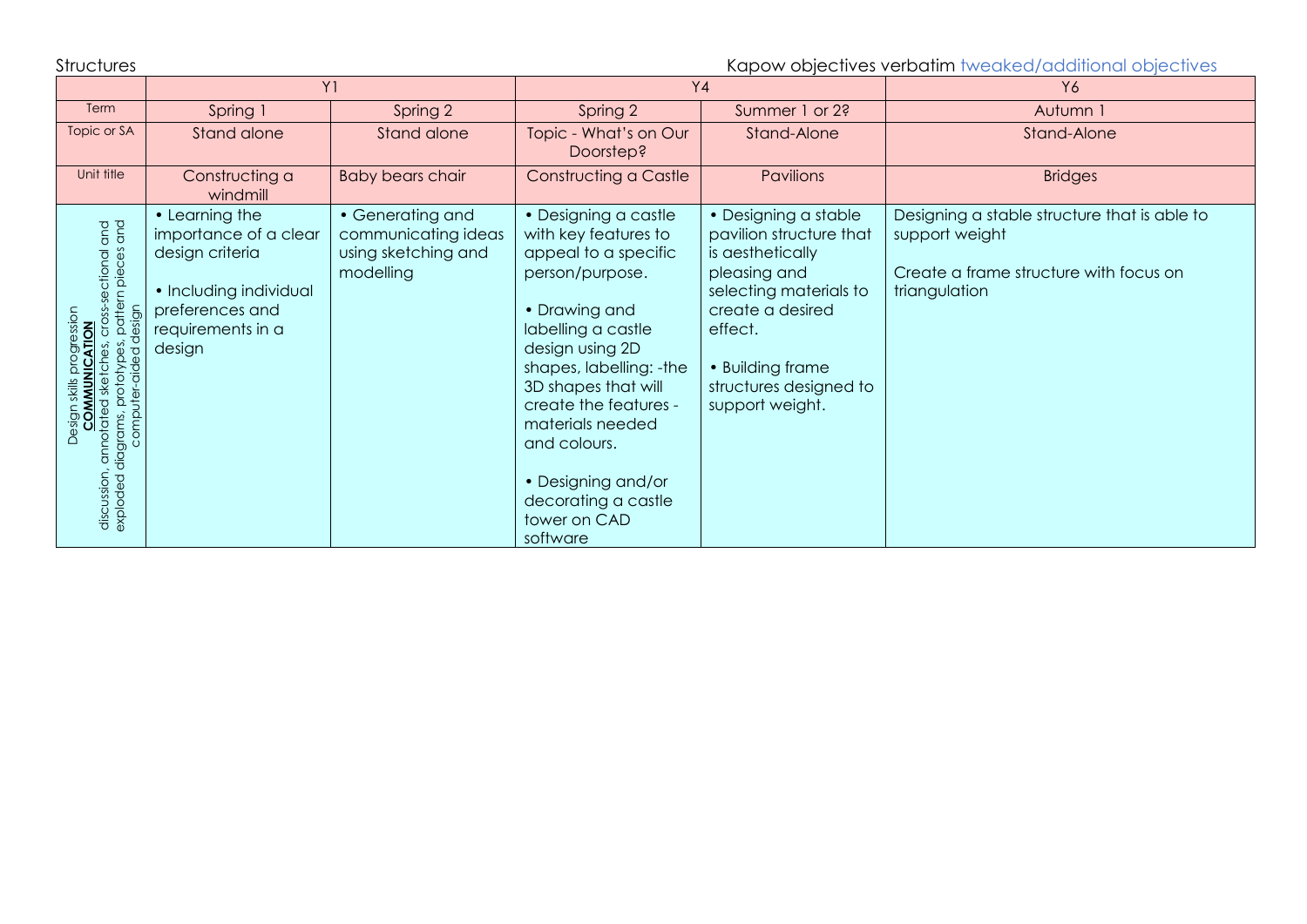п

Structures Structures Contractives verbatim tweaked/additional objectives

| Make skills progression       | • Making stable<br>structures from card,<br>tape and glue<br>• Learning how to<br>turn 2D nets into 3D<br>structures<br>• Following<br>instructions to cut and<br>assemble the<br>supporting structure<br>of a windmill<br>• Making functioning<br>turbines and axles<br>which are assembled<br>into a main<br>supporting structure | • Making a structure<br>according to design<br>criteria<br>• Creating joints and<br>structures from<br>paper/card and tape<br>• Building a strong<br>and stiff structure by<br>folding paper | • Constructing a<br>range of 3D<br>geometric shapes<br>using nets.<br>• Creating special<br>features for individual<br>designs.<br>• Making facades<br>from a range of<br>recycled materials.                                    | p <u></u><br>• Creating a range of<br>different shaped<br>frame structures.<br>• Making a variety of<br>free standing frame<br>structures of different<br>shapes and sizes.<br>• Selecting<br>appropriate materials<br>to build a strong<br>structure and for the<br>cladding.<br>• Reinforcing corners<br>to strengthen a<br>structure.<br>• Creating a design in<br>accordance with a<br>plan.<br>• Learning to create<br>different textural<br>effects with materials. | Making a range of different shaped beam<br>bridges using triangles to create truss bridges<br>that span a given distance and supports a<br>load<br>Building a wooden bridge structure<br>Independently measuring and marking wood<br>accurately<br>Selecting appropriate tools and equipment<br>for particular tasks<br>Using the correct techniques to saws safely<br>Identifying where a structure needs<br>reinforcement and using card corners for<br>support<br>Explaining why selecting appropriating<br>materials is an important part of the design<br>process<br>Understanding basic wood functional<br>properties |
|-------------------------------|-------------------------------------------------------------------------------------------------------------------------------------------------------------------------------------------------------------------------------------------------------------------------------------------------------------------------------------|----------------------------------------------------------------------------------------------------------------------------------------------------------------------------------------------|----------------------------------------------------------------------------------------------------------------------------------------------------------------------------------------------------------------------------------|---------------------------------------------------------------------------------------------------------------------------------------------------------------------------------------------------------------------------------------------------------------------------------------------------------------------------------------------------------------------------------------------------------------------------------------------------------------------------|-----------------------------------------------------------------------------------------------------------------------------------------------------------------------------------------------------------------------------------------------------------------------------------------------------------------------------------------------------------------------------------------------------------------------------------------------------------------------------------------------------------------------------------------------------------------------------------------------------------------------------|
| Evaluation skills progression | • Evaluating a<br>windmill according to<br>the design criteria,<br>testing whether the<br>structure is strong and<br>stable and altering it if<br>it isn't<br>• Suggest points for<br>improvements                                                                                                                                  | • Testing the strength<br>of own structures<br>• Identifying the<br>weakest part of a<br>structure<br>• Evaluating the<br>strength, stiffness and<br>stability of own<br>structure           | • Evaluating own<br>work and the work of<br>others based on the<br>aesthetic of the<br>finished product<br>and in comparison to<br>the original design.<br>• Suggesting points<br>for modification of the<br>individual designs. | • Evaluating structures<br>made by the class.<br>• Describing what<br>characteristics of a<br>design and<br>construction made it<br>the most effective.<br>• Considering<br>effective and<br>ineffective designs.                                                                                                                                                                                                                                                         | Adapting and improving own bridge structure<br>by identifying points of weakness and<br>reinforcing them as necessary<br>Suggesting points for improvements for own<br>bridges and those designed by others                                                                                                                                                                                                                                                                                                                                                                                                                 |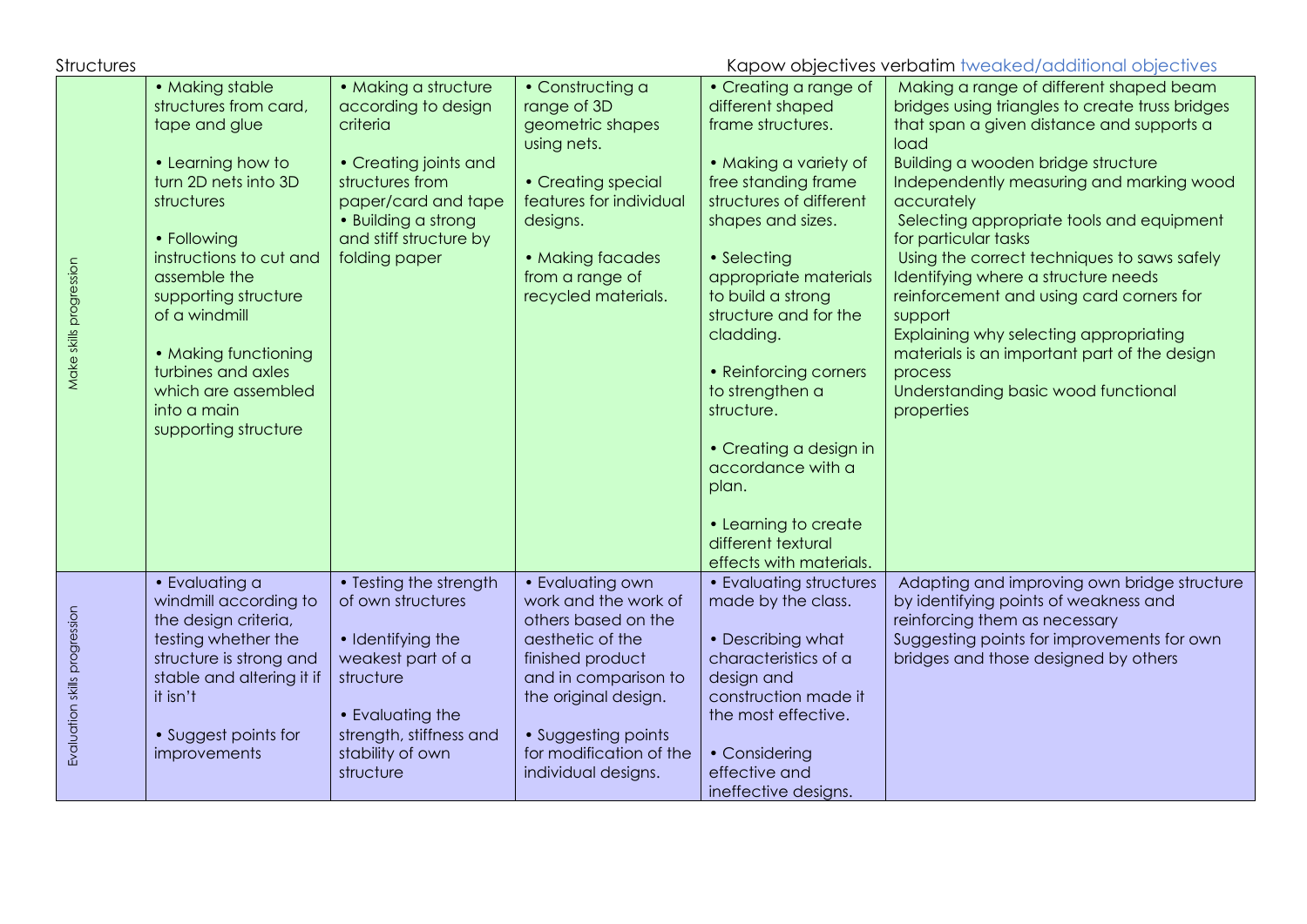| <b>Structures</b>               |                                                                                                                                                                                                                                                                                                                                                                                                                                                                                                                                                                                 |                                                                                                                                                                                                                                                                                                                                                                                                                                                                                          |                                                                                                                                                               |                                                                                                                                         | Kapow objectives verbatim tweaked/additional objectives                                                                                                                                                                                                                                                                                                                                   |
|---------------------------------|---------------------------------------------------------------------------------------------------------------------------------------------------------------------------------------------------------------------------------------------------------------------------------------------------------------------------------------------------------------------------------------------------------------------------------------------------------------------------------------------------------------------------------------------------------------------------------|------------------------------------------------------------------------------------------------------------------------------------------------------------------------------------------------------------------------------------------------------------------------------------------------------------------------------------------------------------------------------------------------------------------------------------------------------------------------------------------|---------------------------------------------------------------------------------------------------------------------------------------------------------------|-----------------------------------------------------------------------------------------------------------------------------------------|-------------------------------------------------------------------------------------------------------------------------------------------------------------------------------------------------------------------------------------------------------------------------------------------------------------------------------------------------------------------------------------------|
| Technical knowledge progression | . To understand that<br>the shape of materials<br>can be changed to<br>improve the strength<br>and stiffness of<br>structures<br>• To understand that<br>cylinders are a strong<br>type of structure (e.g.<br>the main shape used<br>for windmills and<br>lighthouses)<br>• To understand that<br>axles are used in<br>structures and<br>mechanisms to make<br>parts turn in a circle<br>• To begin to<br>understand that<br>different structures are<br>used for different<br>purposes • To know<br>that a structure is<br>something that has<br>been made and put<br>together | • To know that<br>materials can be<br>manipulated to<br>improve strength and<br>stiffness<br>• To know that a<br>structure is something<br>which has been<br>formed or made from<br>parts<br>• To know that a<br>'stable' structure is<br>one which is firmly<br>fixed and unlikely to<br>change or move<br>• To know that a<br>'strong' structure is<br>one which does not<br>break easily<br>. To know that a 'stiff'<br>structure or material is<br>one which does not<br>bend easily | • To understand that<br>wide and flat based<br>objects are more<br>stable.<br>• To understand the<br>importance of<br>strength and stiffness<br>in structures | • To understand what<br>a frame structure is.<br>• To know that a<br>'free-standing'<br>structure is one which<br>can stand on its own. | To understand some different ways to<br>reinforce structures<br>To understand how triangles can be used to<br>reinforce bridges<br>To know that properties are words that<br>describe the form and function of materials<br>To understand why material selection is<br>important based on their properties<br>To understand the material (functional and<br>aesthetic) properties of wood |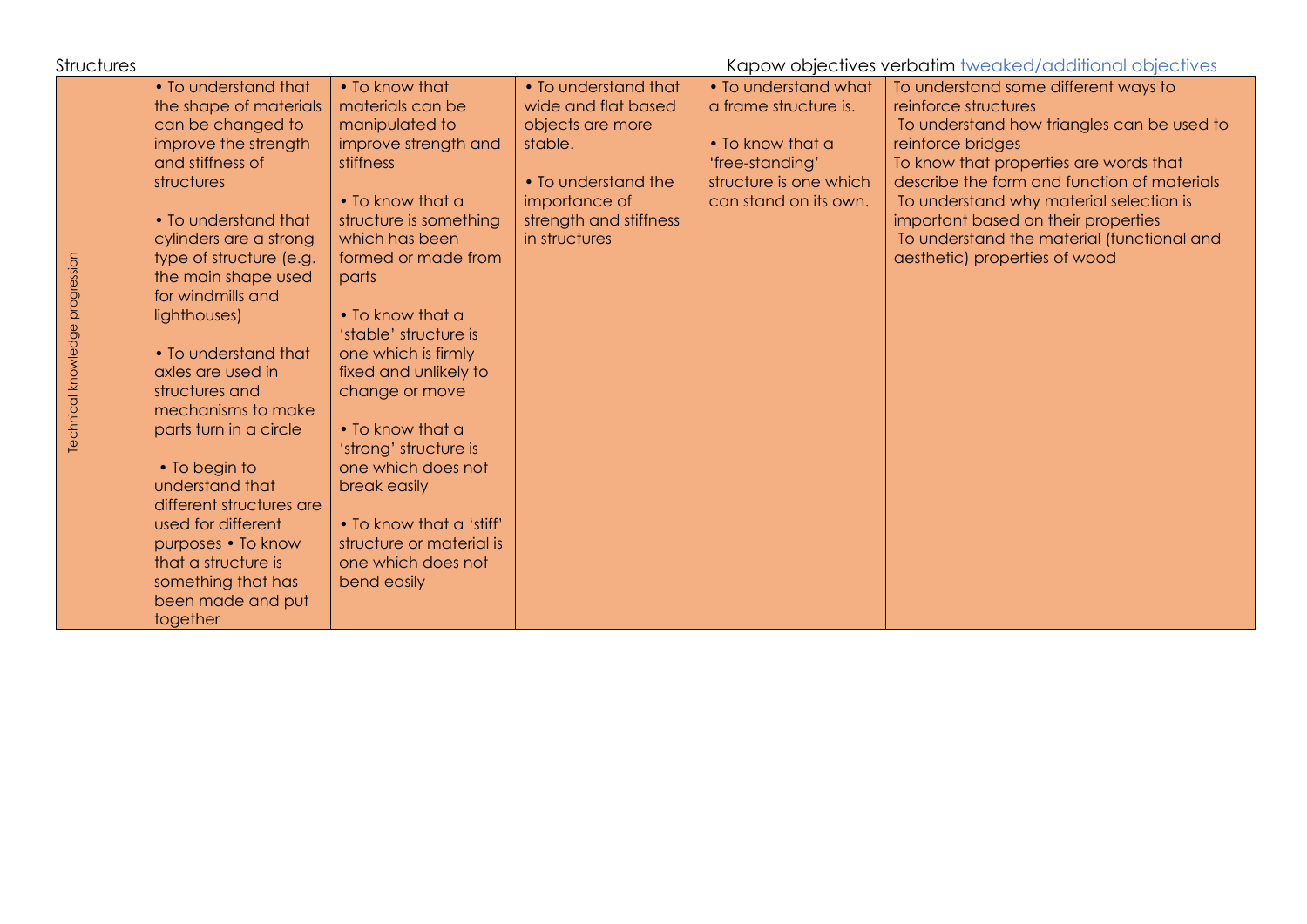Sequence of lessons

Sequence of lessons

## Structures Structures According to the Kapow objectives verbatim tweaked/additional objectives

| Session 1; Designing a<br>structure. Learning<br>what a windmill is and<br>constructing a model<br>windmill by reference<br>to design criteria<br>created for the client,<br>Mouse, who lives in<br>the windmill in Old<br>Amsterdam.                                                                                                                                                                                                                                                                                                                                                                                      | Lesson 1: Exploring<br>stability<br>Using a scientific<br>approach, children test<br>the stability of 3D shapes<br>that they have moulded<br>themselves, and explore<br>man-made and natural<br>structures.<br>Lesson 2:<br>Strengthening                                                                                                                                                                                                                                                                        | Prior Learning: • To know<br>the following features of<br>a castle: flags, towers,<br>battlements, turrets,<br>curtain walls,<br>moat, drawbridge and<br>gatehouse - and their<br>purpose. To understand<br>that a castle needed to<br>be strong and stable to<br>withstand enemy attack<br>(Link to History<br>Learning)<br>• To know that a paper                                                                                                                                                                                                                                                                                                                                                                                              | Session 1 = Investigate<br>Pavilions and discuss key<br>features. What is an<br>architect? To know that<br>architects consider light,<br>shadow and patterns<br>when designing.<br>Session 3 = Investigating<br>making stable structures<br>with toothpicks and<br>sweets.<br>Session 2 = Designing a                                                                                                                                                                                                                                                                                       | Session 1- investigate how to create arch and<br>beam bridges and how to strengthen and<br>reinforce them.<br>Session 2- investigate and make a spaghetti<br>truss bridge and investigate how it works, why<br>it is effective and it can be strengthened and<br>reinforced earlier.<br>Session 3- build a wooden truss bridge,<br>measure, mark out and cut wood. Practise<br>skills of sawing and smoothing.<br>Session 4- Evaluate bridge by testing it out<br>and by considering the views of others. |
|----------------------------------------------------------------------------------------------------------------------------------------------------------------------------------------------------------------------------------------------------------------------------------------------------------------------------------------------------------------------------------------------------------------------------------------------------------------------------------------------------------------------------------------------------------------------------------------------------------------------------|------------------------------------------------------------------------------------------------------------------------------------------------------------------------------------------------------------------------------------------------------------------------------------------------------------------------------------------------------------------------------------------------------------------------------------------------------------------------------------------------------------------|--------------------------------------------------------------------------------------------------------------------------------------------------------------------------------------------------------------------------------------------------------------------------------------------------------------------------------------------------------------------------------------------------------------------------------------------------------------------------------------------------------------------------------------------------------------------------------------------------------------------------------------------------------------------------------------------------------------------------------------------------|---------------------------------------------------------------------------------------------------------------------------------------------------------------------------------------------------------------------------------------------------------------------------------------------------------------------------------------------------------------------------------------------------------------------------------------------------------------------------------------------------------------------------------------------------------------------------------------------|-----------------------------------------------------------------------------------------------------------------------------------------------------------------------------------------------------------------------------------------------------------------------------------------------------------------------------------------------------------------------------------------------------------------------------------------------------------------------------------------------------------|
| Lesson 2: Assembling the<br>structure<br>Having decorated their<br>templates, pupils<br>construct the main part<br>of their structure, making<br>sure that it stands freely<br>and holds together.<br>Lesson 3: Assembling the<br>windmill<br>Children complete their<br>turbines, through careful<br>cutting and folding, and<br>attach them to their<br>structure, testing its<br>strength and stability.<br>Lesson 4: Testing and<br>evaluating<br>After adding the<br>finishing touches to their<br>windmills, children test<br>their structures to check<br>that they would make a<br>suitable home for the<br>mouse. | materials<br>While reinforcing their<br>mathematical<br>vocabulary, children<br>build different paper<br>structures and then<br>test them to<br>destruction!<br><b>Lesson 3: Making</b><br><b>Baby Bear's chair</b><br>(free lesson)<br>Considering what kind<br>of chair Baby Bear<br>would like, pupils<br>develop a design<br>criterion which uses all<br>their knowledge of<br>building strong and<br>stable structures and<br>begin to make their<br>chairs.<br>Lesson 4: Fixing and<br>testing Baby Bear's | net is a flat 2D shape<br>that can become a 3D<br>shape once assembled.<br>(Link to Maths Arithmetic<br>- Mix Up Friday)<br>Session $1 = Introduce a$<br>design specification.<br>Designing a castle with<br>key features to appeal<br>to a specific<br>person/purpose. (Recap<br>features from prior<br><b>History Learning) Discuss</b><br>importance of strength<br>and stiffness in<br>structures. Drawing and<br>labelling their castle<br>design using 2D shapes,<br>labelling: - the 3D shapes<br>that will<br>create the features -<br>materials needed and<br>colours. Discuss wide<br>and flat based objects<br>are more stable. (Use<br>CAD software?)<br>Session $2 =$ Constructing<br>a range of 3D geometric<br>shapes using nets. | stable pavilion structure<br>that is aesthetically<br>pleasing and designed<br>to support weight and<br>selecting materials to<br>create a desired effect.<br>Session $3$ = Making a<br>variety of free standing<br>frame structures of<br>different shapes and<br>sizes.<br>Needs to include:<br>cladding, corners for<br>strengthening and<br>textured effects.<br>Session $4 =$ Evaluating<br>structures made by the<br>class. Describing what<br>characteristics of a<br>design and construction<br>made it the most<br>effective. Considering<br>effective and ineffective<br>designs. |                                                                                                                                                                                                                                                                                                                                                                                                                                                                                                           |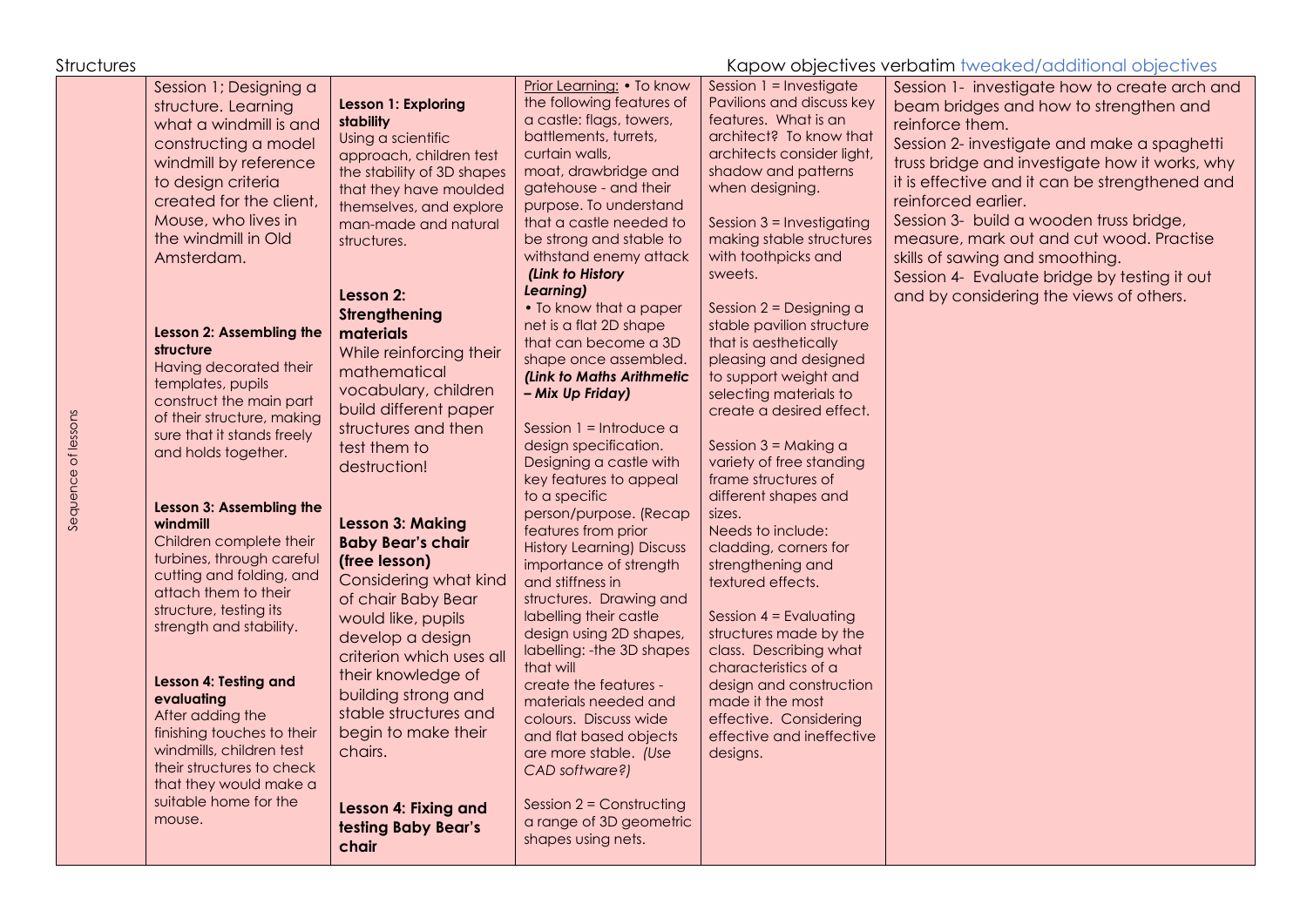Structures Mapow objectives verbatim tweaked/additional objectives

|            |                                                                                                                                                         | When Baby Bear's<br>chair is complete,<br>pupils test its strength<br>and stability, and use<br>their problem-solving<br>skills to adapt their<br>structure as<br>necessary. | Session $3$ = Creating<br>special features for<br>individual designs which<br>includes making<br>facades from a range of<br>recycled materials.<br>Decoration of their<br>castle.<br>Session $4 =$ Evaluating<br>own work and the work<br>of others based on the<br>aesthetic of the finished<br>product<br>and in comparison to<br>the original design.<br>Suggesting points for<br>modification of the<br>individual designs. |                                                                                                                                                                                                                                                                                                                                        |                                                                                                                                                                                                                                                                               |
|------------|---------------------------------------------------------------------------------------------------------------------------------------------------------|------------------------------------------------------------------------------------------------------------------------------------------------------------------------------|---------------------------------------------------------------------------------------------------------------------------------------------------------------------------------------------------------------------------------------------------------------------------------------------------------------------------------------------------------------------------------------------------------------------------------|----------------------------------------------------------------------------------------------------------------------------------------------------------------------------------------------------------------------------------------------------------------------------------------------------------------------------------------|-------------------------------------------------------------------------------------------------------------------------------------------------------------------------------------------------------------------------------------------------------------------------------|
| vocabulary | Axle<br><b>Bridge</b><br>Design<br>Design Criteria<br>Model<br><b>Net</b><br>Packaging<br>Structure<br>Template<br>Unstable<br>Stable<br>Strong<br>Weak | Design criteria<br>Man-made<br>Natural<br>Properties<br>Structure<br>Stable<br>Shape                                                                                         | castle, façade = front<br>structure, design<br>specification $=$ list of<br>success criteria,<br>towers,<br>turrets, battlements,<br>moat, gatehouse,<br>curtain walls,<br>drawbridge, flag, key<br>features, strong, stiff,<br>stable, 3D, 2D, shape,<br>net, tab, scoring,                                                                                                                                                    | pavilion, structure,<br>$a$ esthetics = how $a$<br>product looks,<br>product's function =<br>its purpose, target<br>$audience = the$<br>person or group of<br>people a product is<br>designed for,<br>cladding, frame<br>structure, free-<br>standing, design<br>criteria, natural,<br>structure, innovative,<br>3D shapes, reinforce, | Arch, beam, reinforce, strengthen, strong,<br>rigid, withstand, soft wood, hard wood<br>structure, truss, tessellated beams, triangle<br>formation, follow health and safety rules, know<br>how selecting particular materials is an<br>important part of the design process. |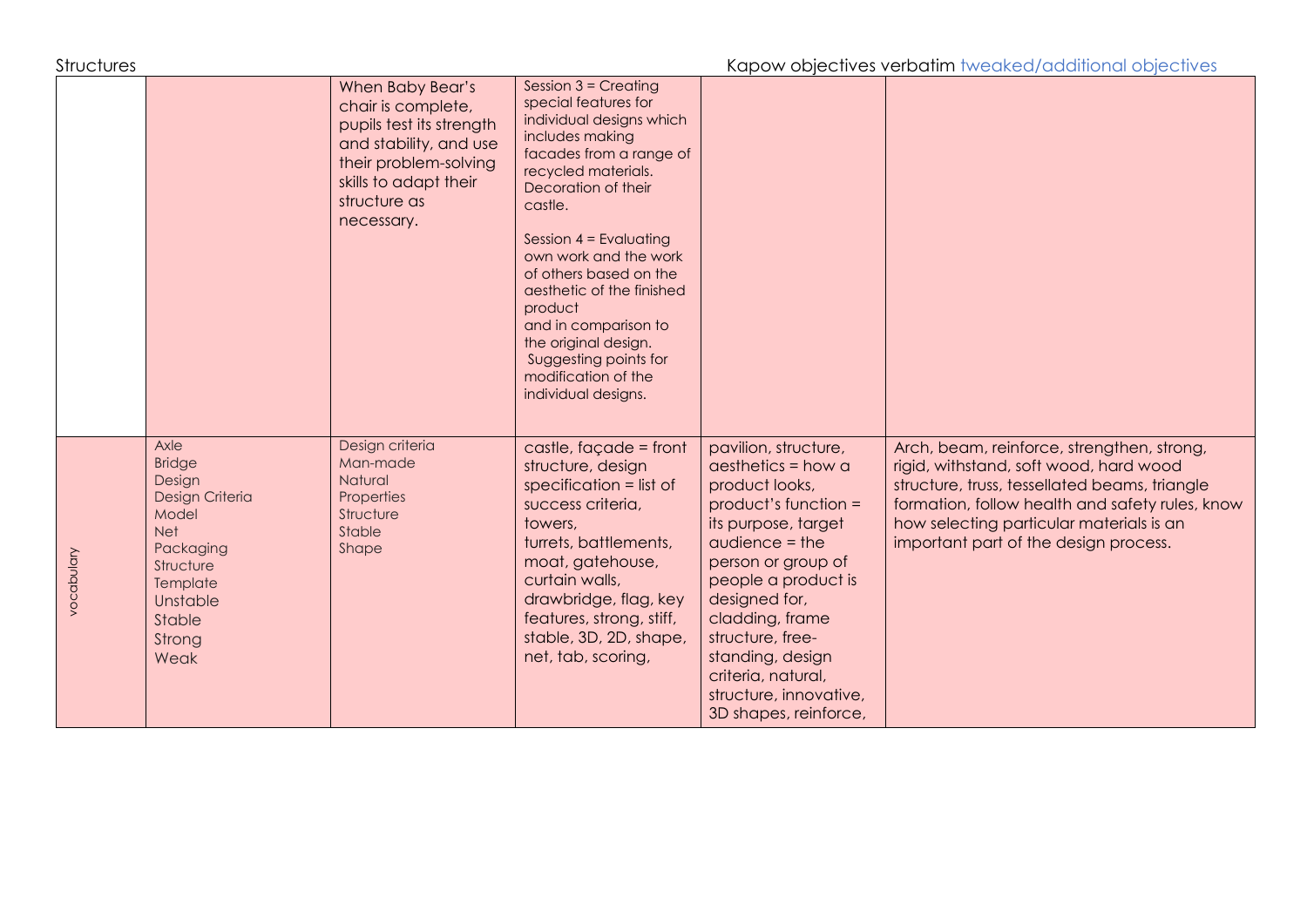Structures Kapow objectives verbatim tweaked/additional objectives A piece of stiff cardboard Spaghetti, Books, bricks, blocks, wood, lolly Empty packaging to 3D shapes, paper, Gumdrops or (one per pupil) • make up the windmill, castle design plasticine, lots of sticks, saws, Plain paper if the templates template, scissors, toothpicks, A4 stiff • Playdough – a piece provided are not used CAD roughly the size of a golf card bases, pencils, ball for each child (see Print and software/laptops, glue guns, tape, • Three pre-made printed nets, Blue tac, Assorted materials for Classroom resources) structures – a cylinder, a • Scissors glue sticks, tape, making the frame: cuboid and a triangular Glue sticks kitchen roll tubes, matchsticks, lolly prism (as demonstrated in the Teacher video: • Tape (preferably packaging, etc. sticks, toothpicks, Strengthening materials) Optional: squared straws, card, pipe masking tape) • A pile of books of the • A5 stiff card for the paper for children to cleaners, card same size/weight • make their own nets, triangles, Wide range base (one piece per Materials for children to make their own tube pupil) Materials for the of craft materials, e.g. structures Pipe cleaners structures and castle tracing paper, card, • A4 paper (three sheets) • Blu Tack, Plasticine base: two A3 pieces sweet wrappers, per pair/group) of card per pupil, one or an eraser • Masking tape leaves, crepe paper, • Optional: Cylindrical piece cut in half fabrics, newspaper, objects, such as glue sticks, **lengthways** wool, string, etc. board pens, which can Tools/equipment Tools/equipment Materials for the help the children to make façades: their cylindrical shape • Either a book of the story A3 coloured card of 'Goldilocks and the Material textures Three Bears', or link: 'Fairy printed, e.g. stone Tales as Short Bedtime tiles, brickwork, etc. Stories: The Story of Goldilocks and the three bears' on Video Link • A demonstration model chair made from each set of the materials that your class will use to make their chairs (see Teacher video: Making Baby Bear's chair) • Paper for children to design their chair • Materials, depending on your chosen options (see Teacher video: Making Baby Bear's chair) either: Paper and masking tape, or Plastic/paper straws and pipe cleaners or Recycled materials (pupils could bring in kitchen roll tubes, packaging, specific materials, etc)